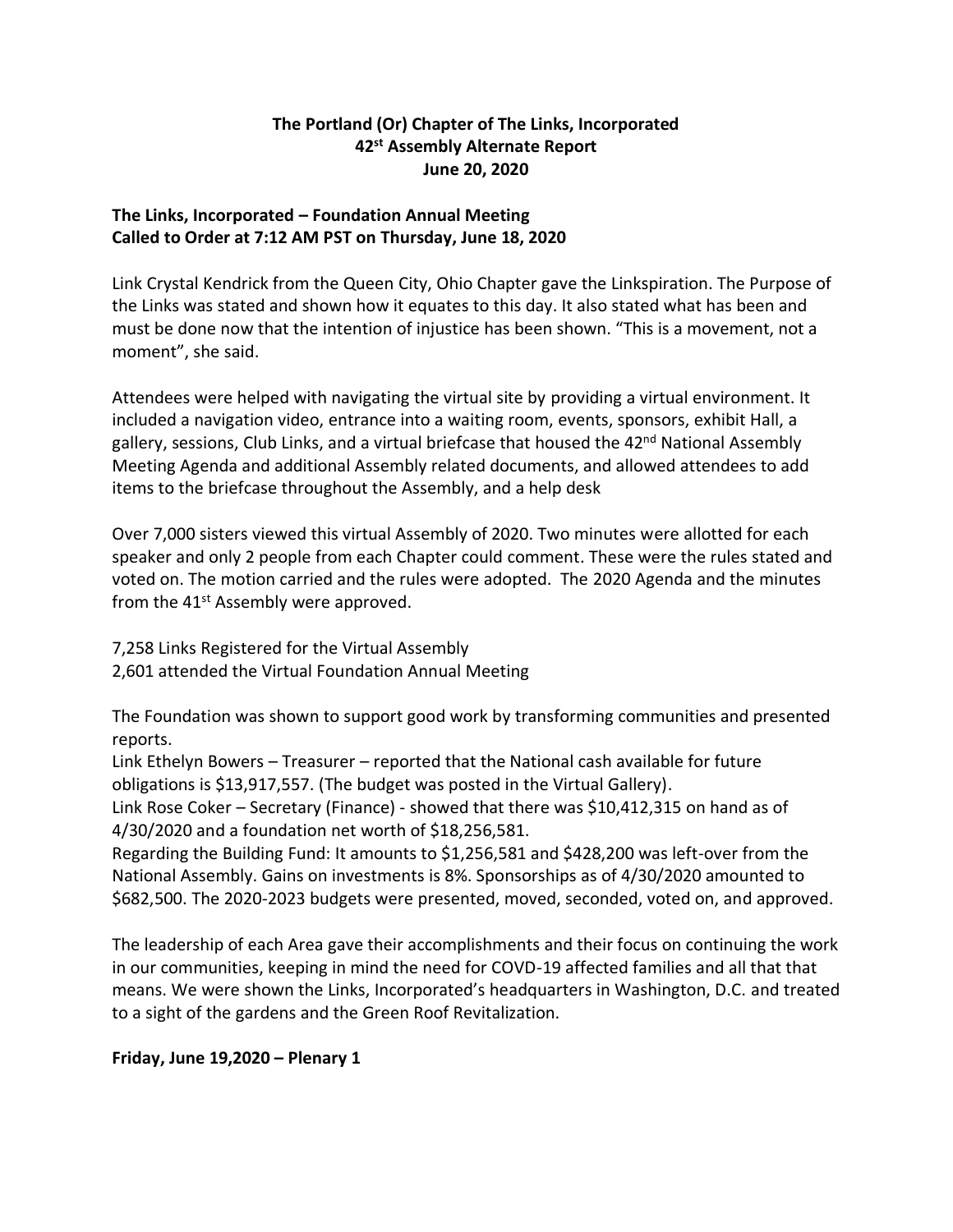The Plenary began one and a half hours late due to 3,000 members trying to log into the virtual site. The leadership did a good job of letting us know that they were trying to get all of the Delegates online to assure a quorum. Links understood that this was new territory and used the time to sit still, meditate, text each other, nourish themselves, or pray. The meeting began with Link Mona Lake Jones' Linkspiration: "A Blueprint for Action". A poem for us all at this time, it will be made available for all Links.

National President, Kimberly Jeffries Leonard gave her report. She stated that she accomplished the 5 things she promised: programming, Technology, growing Chapters, recruiting, and I need help with the last one.

She is encouraged that we are "Transforming Lives" and "Fulfilling Our Purpose". She says, regarding membership, 'First there were two, then 9, now thousands."

Western Area Links - 3,231 Eastern Area Links - 4,571 Southern Area Links – 4,579 Central Area Links - 3,807 Total - 16,188

In 2019, there were 132 new members, and 10 reinstatements. In 2020, there were 145 new members and 8 reinstatements. In the Western Area, 2020, Education is the largest profession represented: 2,174. There are 291 DOLS, 821 Alumna, 27 Platinum members, and 23 members who have been in Links, Incorporated for 50 years. Resignations, 8 in the Western Area have decreased as have forfeitures.

The Linkdom is engaged. Regarding Friendship, 98% of the Chapters are engaged in Friendship activities and are doing more monthly rather than just in February. There are 3 Friendship Awards: Medal of Friendship (active members), Emerald Lifetime of Friendship (Alumna), and the Circle of Roses (Chapter).

There is a commitment to greatly improving the Dual Residence Forms.

The Vice President/Membership, Ethel Issacs Williams, the National Secretary, Crystal Kendrick, Ethelyn Bowers, National Treasurer, gave their reports giving us a look at how we are continuing to work towards becoming even more efficient and where we stand financially. Slides available. The budgets were approved.

The Nominating Committee Candidates were presented. All candidate positions were unopposed except for the position of Secretary, the only position needing a vote. Resolutions were given. Constitution and Bylaw rules were given. The rules follow Robert's Rules of Order. The rules were adopted.

Technical challenges made it necessary to take a break.

### **Plenary 2, 2:30 PST**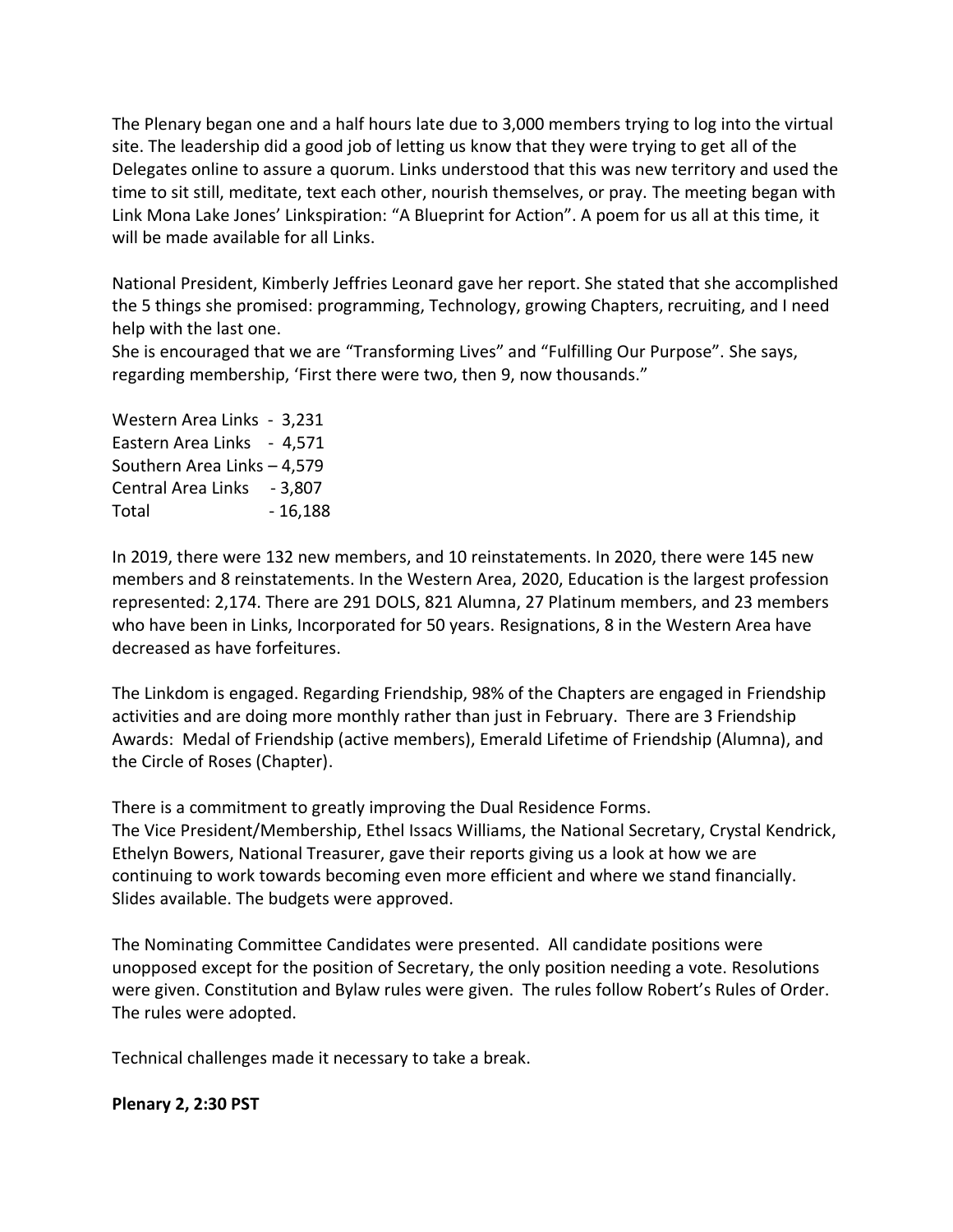The Bylaws Committee was charged with cleaning up the bylaws by removing unnecessary wording and to clarify meanings and procedures. Two Amendments were withdrawn by the Link(s) that proposed them. Amendments withdrawn: #1, 12. Amendments that passed: #3. Motions passed en masse: #4,5,6,8,9. Motions that failed: #2,10,13. Amendments  $14 - 19$ proved to cause a commotion. A motion was made to combine them. It was opposed but consequently passed to accept them in combination, Amendment #11 was referred back to the Committee.

Link Jarnell Burks-Craig, National Elections Committee Chair, went over the election rules before the speeches of Links Cori Brock Cooper and Sharon Dixon Gentry who were running for National Secretary.

**Saturday, June 20, 2020 8:00 AM PST Plenary 3**

### 7,257 registrants

Committee accomplishments were given (Presidents, VP, Secretary, Treasurer, Nominating). It was made known that National has a library of all collected minutes. And, the Master Data Dashboard Report will be available soon. And, a new search option for the Documents section is underway.

#### Area Reports

Eastern Area – Link Shauana Tuck-Sims reported on having community partners, a HBCU program, a link with Africa, and a Take Action Now initiative.

Central Area – Link Monica B. Allen reported on new plans to assist their membership, they increased their NSBE Jr. Chapters, and showed a video.

Western Area – Link Lorna Hankins reported on Increasing our collective impact by valuing our individuality, helping our communities during COVID-19, and supporting our Core Values. "The Western Area is sound and stable", she said.

Southern Area – Link Sylvia Perry reported establishing a White Rose Membership award to engage members, ACCESS program to explain chapter organization, and instituted a program to increase funds.

All Areas are looking to enhance membership, partnerships, aligning with National, accomplishing Facet goals, accountability, friendship, communication, fund development, and spirituality. Western Area specifically stated it wanted to increase "Our Collective Impact" and spoke of an accountability core.